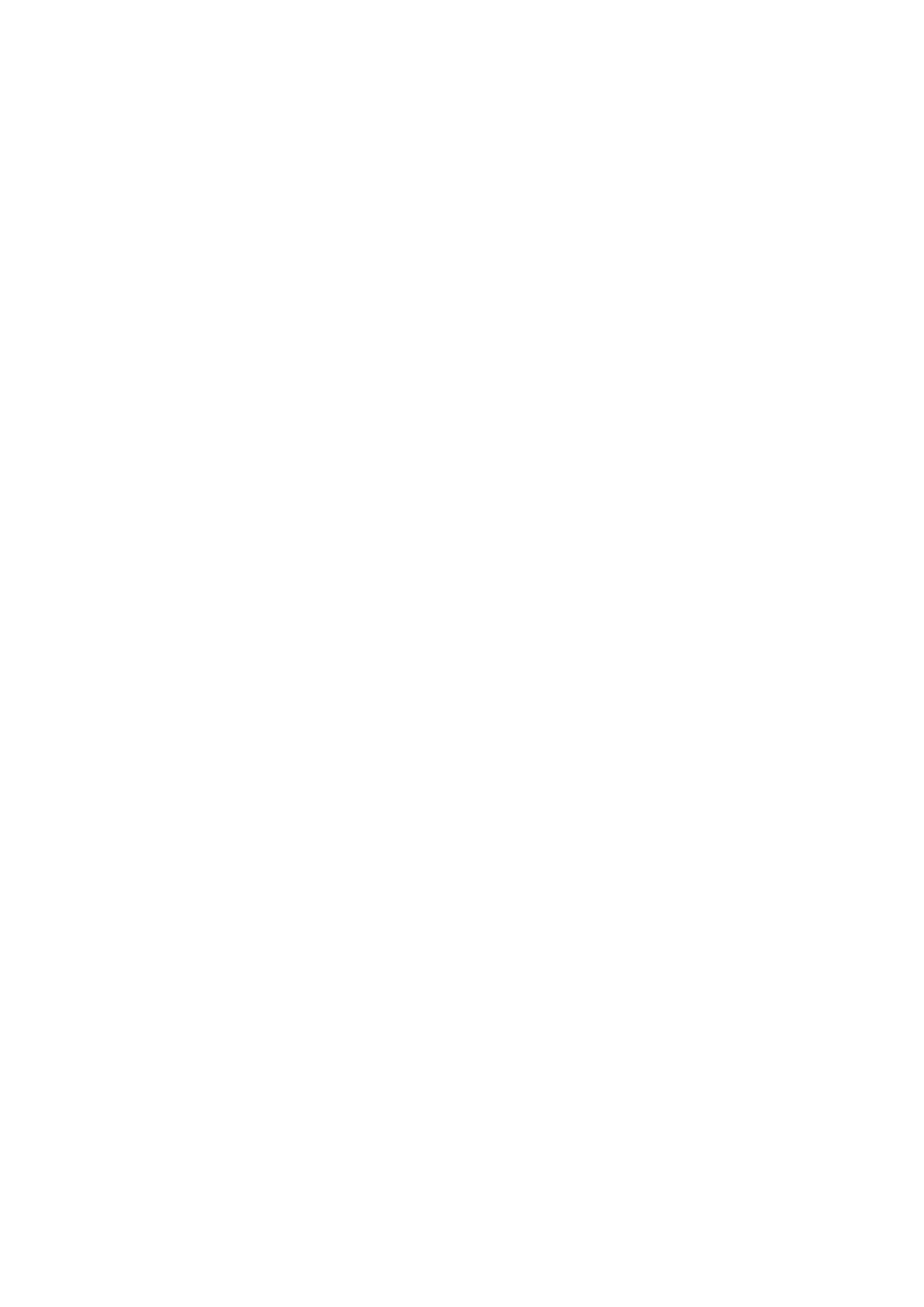### **In the case of Krahulec v. Slovakia,**

The European Court of Human Rights (Third Section), sitting as a Chamber composed of:

Luis López Guerra, *President,* Helena Jäderblom, Johannes Silvis, Branko Lubarda, Pere Pastor Vilanova, Alena Poláčková, Georgios A. Serghides, *judges,*

and Stephen Phillips, *Section Registrar,*

Having deliberated in private on 14 June 2016,

Delivers the following judgment, which was adopted on that date:

## PROCEDURE

1. The case originated in an application (no. 19294/07) against the Slovak Republic lodged with the Court under Article 34 of the Convention for the Protection of Human Rights and Fundamental Freedoms ("the Convention") by a Slovak national, Mr Štefan Krahulec ("the applicant"), on 30 April 2007.

2. The applicant was represented by Mr R. Procházka, a lawyer practising in Bratislava. The Government of the Slovak Republic ("the Government") were represented by their Agent, Ms M. Pirošíková.

3. The applicant alleged that the rent-control scheme had imposed restrictions on his right to peaceful enjoyment of his possessions, in breach of Article 1 of Protocol No. 1 to the Convention.

4. By a decision of 7 June 2011, the Court declared the application partly admissible.

5. The applicant and the Government each filed further written observations (Rule 59 § 1) on the merits and just satisfaction and replied in writing to each other's observations.

## THE FACTS

### I. THE CIRCUMSTANCES OF THE CASE

6. The applicant was born in 1945 and lives in Zvolen.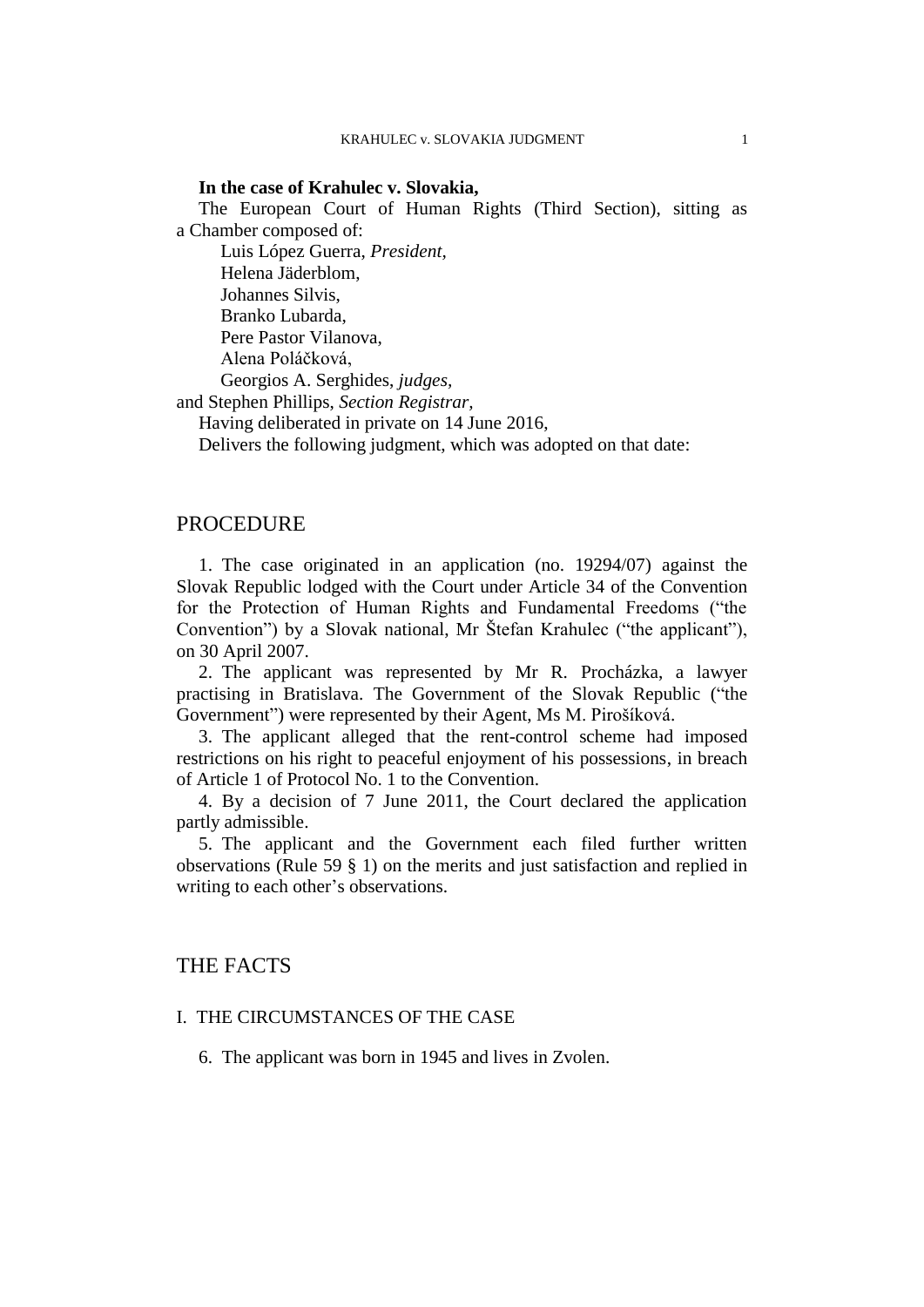### **A. The applicant's property and title**

<span id="page-3-0"></span>7. In 1929 the applicant's grandfather built a house in Piešťany. His predecessors retained ownership under the communist regime. Ownership was transferred to the applicant from his mother on 21 December 1998.

<span id="page-3-4"></span>8. The house comprises four flats. Two have a surface area of 108 sq. m each in size, while the other two measure 123 sq. m each.

## **B. Rent control of the applicant's property**

9. At the time the application was lodged, the flats were inhabited by tenants with a regulated rent. Their or their predecessors' right to use the flats had been established by decisions taken by the municipal authorities between 1953 and 1986. After 1 January 1992 their right of use had been transformed into tenancies with regulated rent for an indefinite period.

10. Under the relevant legislation, the applicant had to accept that his flats were occupied by those tenants and that he could charge them no more than the maximum amount of rent fixed by the State ("the rent-control scheme"). The applicant had no possibility of unilaterally terminating the leases on his flats.

<span id="page-3-3"></span>11. Under the applicable legislation, the maximum monthly rent chargeable for the flats in 1999 was the equivalent of some 13 to 33 euros (EUR). After several increases in the regulated rent, in 2004 the applicant was able to charge EUR 115 monthly in respect of each of the smaller flats and EUR 124 monthly in respect of the larger ones.

12. The applicant contended that he, in fact, received from the tenants less than the maximum amount of rent set by the applicable legislation. To this end he led several property disputes with them and the local municipality.

13. The parties provided differing figures as to the market rent.

<span id="page-3-2"></span>The applicant relied on data from the National Association of Real Estate Agencies ("the NAREA") and claimed that the monthly market rent for similar flats reached EUR 600 to 800 between 2004 and 2007.

The Government submitted an expert valuation according to which the monthly market rent for the applicant's flats in 2010 amounted to EUR 265.50 and EUR 325 respectively.

<span id="page-3-1"></span>14. In submissions made on 16 June 2014 the applicant informed the Court that the rent control in respect of his four flats had been terminated. The first flat had been subject to rent control until May 2007, the second and third flats until August 2007, and the fourth flat until April 2008.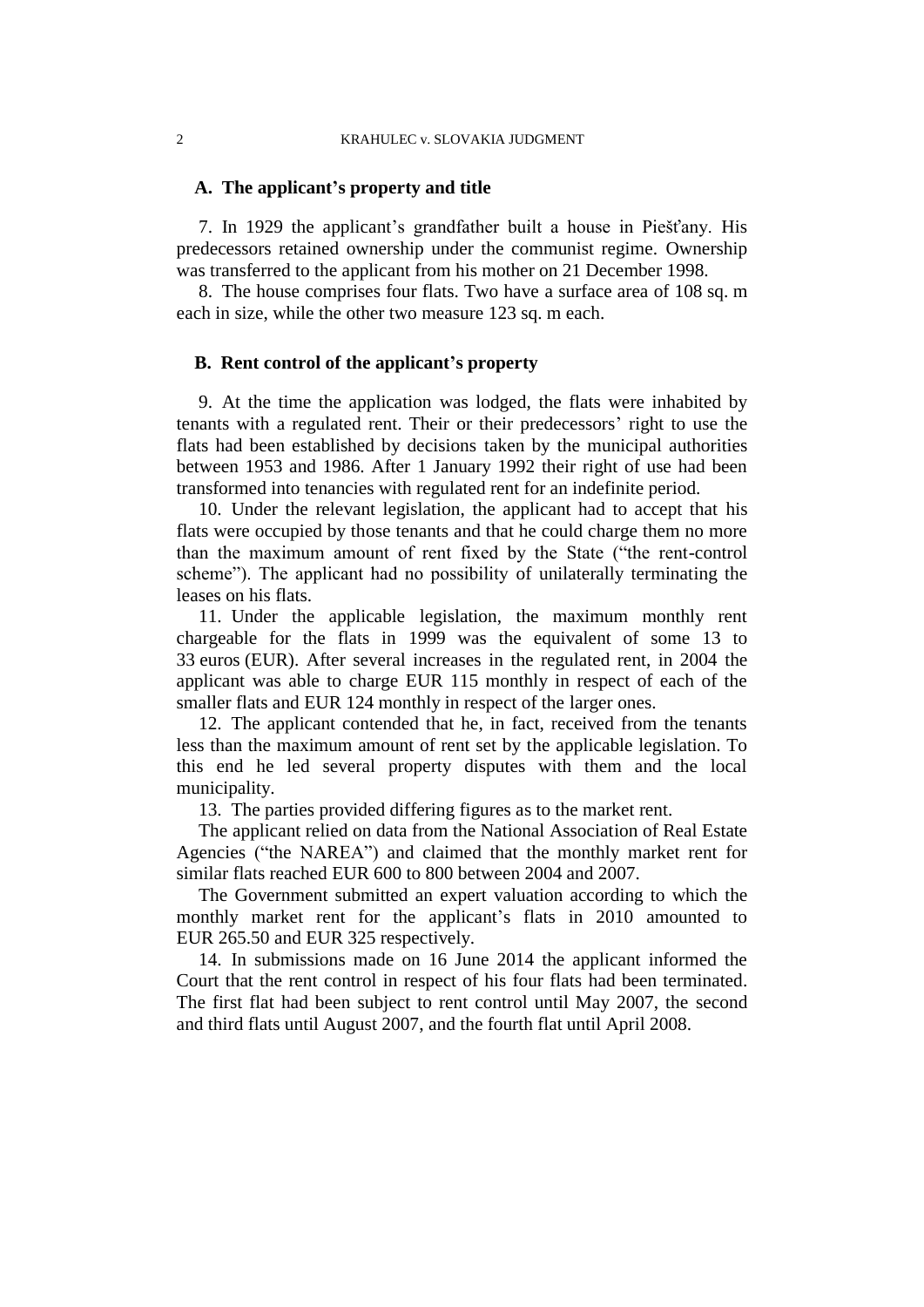### II. RELEVANT DOMESTIC LAW AND PRACTICE

15. The relevant domestic law and practice governing the rent-control scheme in Slovakia and its historical background are set out in the case of *Bittó and Others v. Slovakia* ((merits), no. 30255/09, §§ 7-16, 32-72, 28 January 2014).

## III. IMPLEMENTATION OF THE COURT'S JUDGMENT IN THE CASE OF BITTÓ AND OTHERS

16. In *Bittó and Others* ((merits), cited above), the Court found that the application of the rent-control scheme in respect of the applicants' property constituted a violation of Article 1 of Protocol No. 1 to the Convention. In the relevant part of its judgment under Article 46 of the Convention it held that:

"133. [Its] conclusion ... as regards the effects of the rent-control scheme on the applicants' right to peaceful enjoyment of their possessions, suggests that the violation found originated in a problem arising out of the state of the Slovakian legislation and practice, which has affected a number of flat owners to whom the rent-control scheme has applied .... The Court further notes that 13 other applications concerning the same issue are pending before it which concern some 170 persons.

134. It is true that measures have been taken with a view to gradually improving the situation of landlords. Thus, as a result of the introduction of Law no. 216/2011, the controlled rent could be increased by 20% every year as from the end of 2011. Where a municipality has not provided tenants exposed to material hardship with a dwelling by the end of 2016, the landlords will have the right to claim the difference between the free-market rent and the controlled rent ... Thus those measures provide for a complete elimination of the effects on flat owners of rent-control only as from 2017, and they do not address the situation existing prior to their adoption.

135. The Court considers that further measures should be taken in order to achieve compliance with Article 1 of Protocol No. 1. To prevent future findings of infringement of that provision, the respondent State should introduce, as soon as possible, a specific and clearly regulated compensatory remedy in order to provide genuine effective relief for the breach found."

17. Implementation of the judgment in *Bittó and Others* is still pending.

## THE LAW

### I. SCOPE OF THE APPLICATION

<span id="page-4-0"></span>18. The Court notes that the present application is concerned with rent control in relation to the applicant's property from the date the applicant acquired title, 21 December 1998, until the rent-control scheme ceased to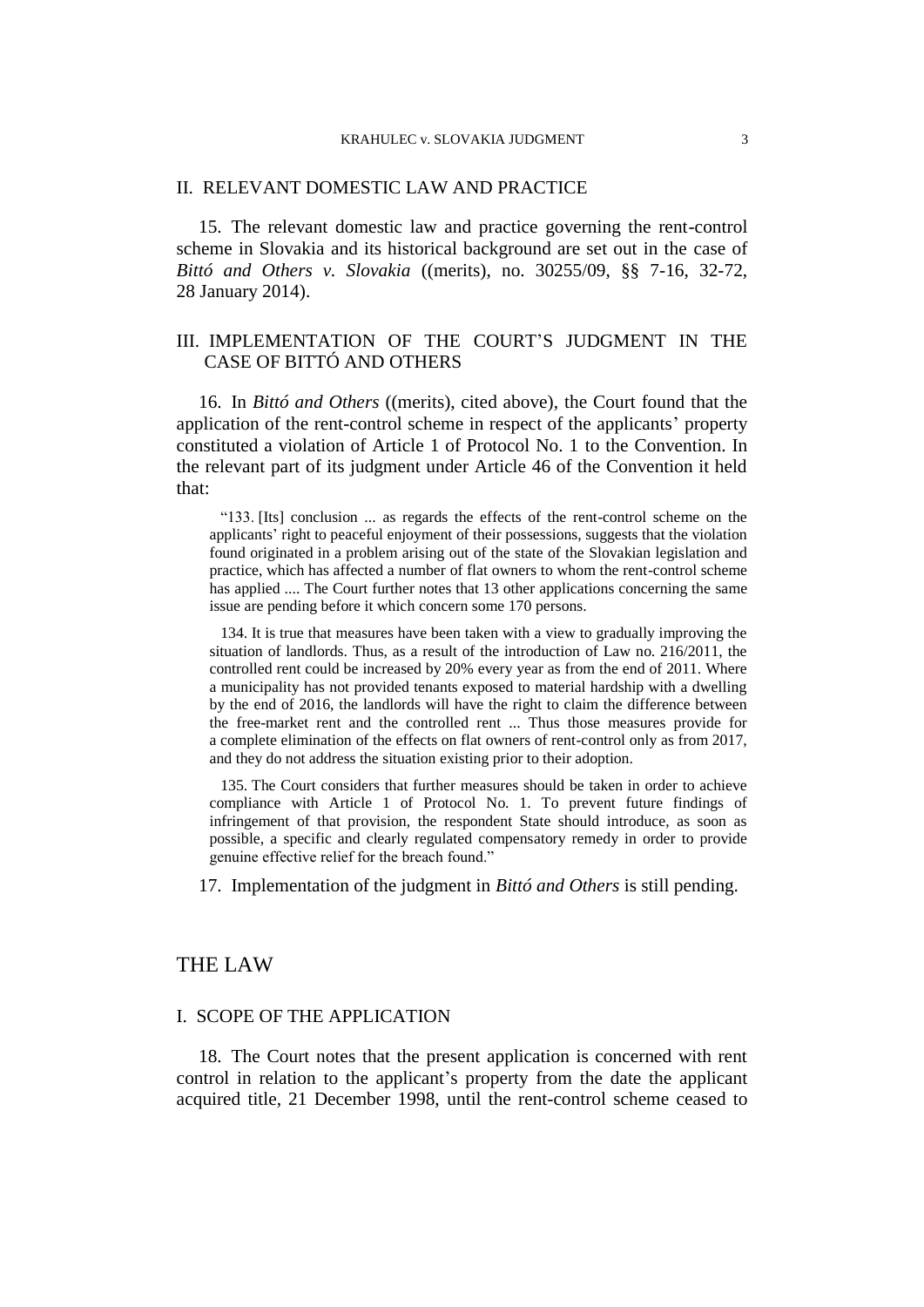apply in respect of it, in May and August 2007 and April 2008 (see paragraphs [7](#page-3-0) and [14](#page-3-1) above).

<span id="page-5-1"></span>19. It is thus concerned with rent control over the applicant's property of eight years in respect of the first flat, almost nine years in respect of the second and third flats and over nine years in respect of the fourth flat.

<span id="page-5-0"></span>20. In addition, the Court observes that the applicant provided no information concerning his claims for rent for his property which he had been entitled to under the rent-control scheme. It thus finds that the scope of the application is further limited to the difference between the rent that he was entitled to under the rent-control scheme and the rent that he would likely have obtained for his property on the open market.

## II. ALLEGED VIOLATION OF ARTICLE 1 OF PROTOCOL No. 1

21. The applicant complained that his right to peaceful enjoyment of his possessions had been breached as a result of the implementation of the rent-control scheme which applied to his property. He relied on Article 1 of Protocol No. 1 to the Convention, which reads as follows:

"Every natural or legal person is entitled to the peaceful enjoyment of his possessions. No one shall be deprived of his possessions except in the public interest and subject to the conditions provided for by law and by the general principles of international law.

The preceding provisions shall not, however, in any way impair the right of a State to enforce such laws as it deems necessary to control the use of property in accordance with the general interest or to secure the payment of taxes or other contributions or penalties."

#### **A. The arguments of the parties**

### *1. The applicant*

22. The applicant argued that the rent-control scheme had constituted an interference with his right to peaceful enjoyment of his property. He claimed that the restrictions imposed on the use of his property and their duration could amount to a *de facto* deprivation of property. He had been forced to satisfy the housing needs of other people at his own expense, and had had no possibility of terminating the leases or receiving adequate compensation for them.

23. In addition, he claimed that the interference had been without statutory basis because the relevant legislation was incoherent and insufficiently foreseeable, that it had not pursued a legitimate aim, and that the rent-control scheme had constituted a disproportionate burden on his ownership rights. In this connection he argued, *inter alia,* that the rent he had been entitled to charge for his flats under the rent-control scheme had not even covered the costs of their maintenance.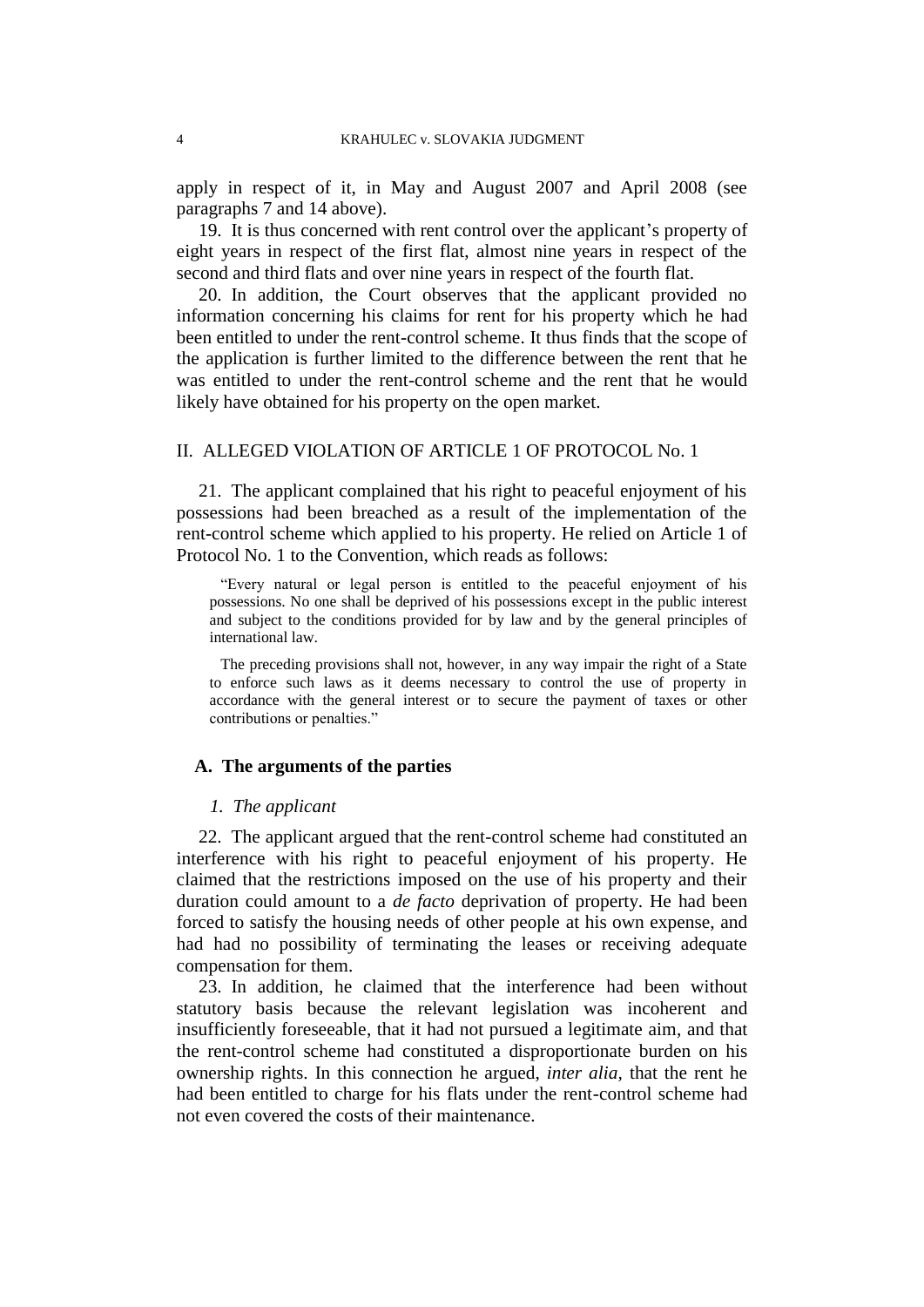#### *2. The Government*

24. In their submissions in reply, the Government admitted that the rent-control scheme had resulted in a limitation on the use of the applicant's property. However, the measure had been in accordance with the relevant domestic law, which met the requirements of accessibility and clarity and was sufficiently foreseeable in effect, and had pursued a legitimate aim.

25. As to the requirement of proportionality, they challenged the figures provided by the applicant in respect of the market rent for his property and provided different figures on the basis of their own expert evidence (see paragraph [13](#page-3-2) above).

<span id="page-6-0"></span>26. The Government argued that the situation in the present case was different from that in *Bittó and Others* where the regulated rent had corresponded to 20-26% of the market rent. Relying on the expert evidence mentioned, they contended that in the present case the regulated rent had reached 44-50% of the market rent.

27. They considered that that difference distinguished the present case from *Bittó and Others*, that the burden created by the rent-control scheme in relation to the applicant in the present case had been justified by the legitimate aim it had pursued, namely social policy in the field of housing, and had not been disproportionate. In addition, they submitted that the relationship between the regulated rent and the market rent was not the only relevant criterion and that the Court should assess the case on the basis of the relationship between the rent the applicant had been entitled to and the expenses he had actually incurred for the maintenance of his property. However, they pointed out that he had failed to substantiate his claims in that respect.

### **B. The Court's assessment**

28. The relevant case-law of the Court is summarised in *Bittó and Others* ((merits), cited above, §§ 94-100, with further references).

29. In that case, the Court found (i) that the rent-control scheme had amounted to an interference with the applicants' property, (ii) that that interference had constituted a means of State control of the use of their property to be examined under the second paragraph of Article 1 of Protocol No. 1, (iii) that it had been "lawful" within the meaning of that Article, (iv) that it had pursued a legitimate social policy aim, and (v) that it had been "in accordance with the general interest" as required by the second paragraph of that Article (ibid., §§ 101-04). The Court has no reason to reach different conclusions on these points in the present case.

30. In addition, in *Bittó and Others* the Court found that in the implementation of the rent-control scheme the authorities had failed to strike the requisite fair balance between the general interests of the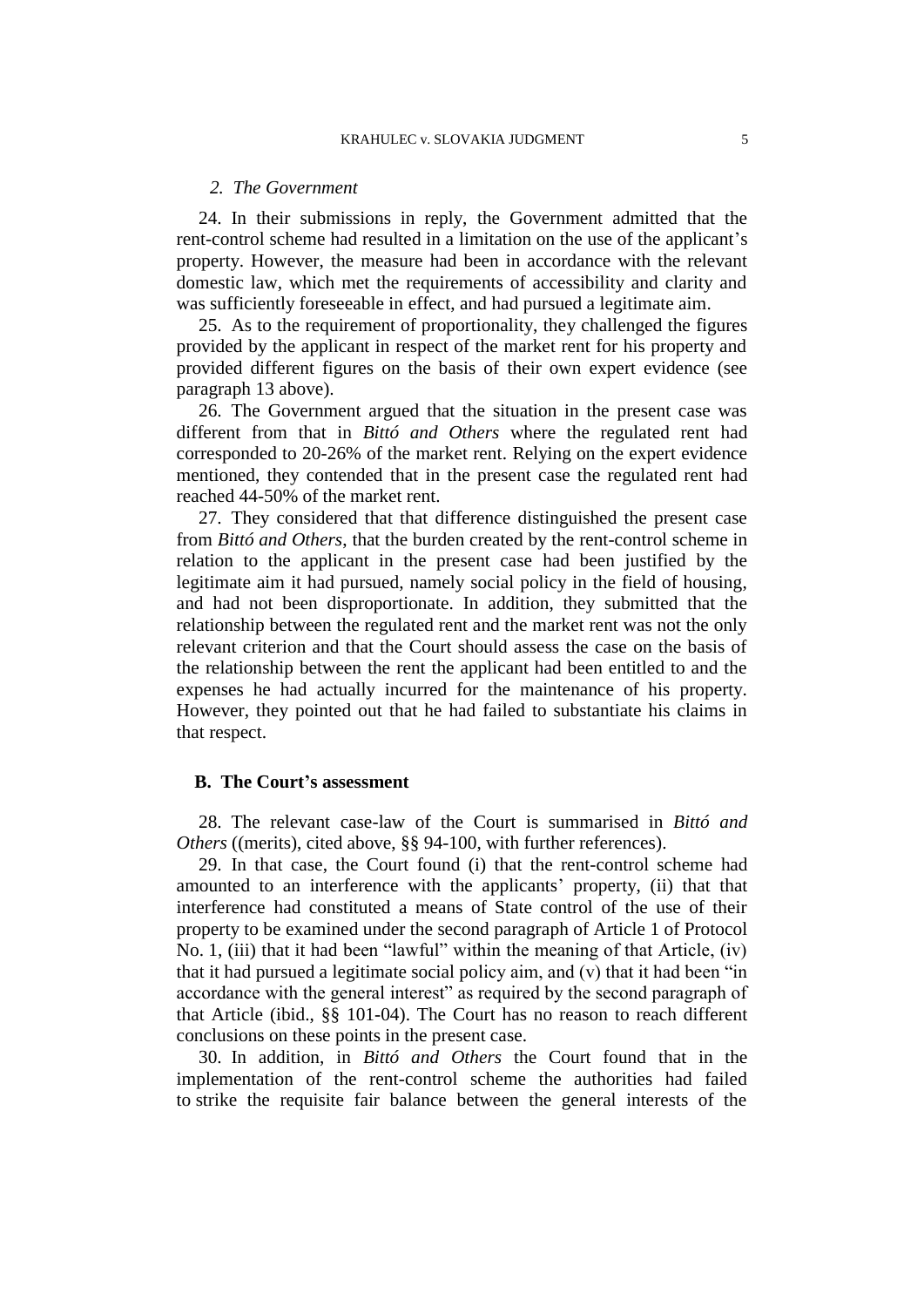community and the protection of the applicants' right of property, as a result of which there had been a violation of their rights under Article 1 of Protocol No. 1 (ibid., §§ 105-19).

31. Turning to the facts of the present case, the Court observes that it follows the pattern of *Bittó and Others* entirely, both structurally and contextually. Nevertheless, the Government sought to distinguish it from that case, arguing that the restrictions placed on the applicant's property rights in the present case had been smaller than those in *Bittó and Others.*

32. In particular, the Government argued that in *Bittó and Others* the regulated rent had corresponded to 20-26% of the market rent, whereas in the present case it had corresponded to 44-50% of the market rent. In addition, they objected that the applicant failed to substantiate his claims in respect of the expenses actually incurred for the maintenance of his property.

33. The Court notes at the outset that it has not been provided with information permitting it to assess the actual effects of the rent control on the applicant's ability to maintain his property. Therefore, and in view of the scope of the case as established above (see paragraph [20\)](#page-5-0), it will base its assessment on the difference between the maximum rent permissible under the rent-control scheme and the market rental value of the flats. It must accordingly establish first the regulated rent the applicant was entitled to under the rent control in the present case.

34. The Court notes that it has not been disputed between the parties that in 1999 the regulated rent for the applicant's flats ranged between the equivalent of EUR 13 and EUR 33, and that in 2004 it was EUR 115 and EUR 124 respectively (see paragraph [11](#page-3-3) above).

35. As to the market rent, the Court notes the following disagreements in the parties' submissions. According to the applicant, between 2004 and 2007 the monthly market rent for flats similar to his was EUR 600 to 800, whereas according to the Government in 2010 the figures were EUR 265.50 and EUR 325 respectively.

36. This disagreement is reflected in the parties' submissions as regards the proportion that the regulated rent represented in relation to the market rent.

The Government submitted that the regulated rent in respect of the applicant's flats had corresponded to some 44-50% of the market rent in 2010 (see paragraph [26](#page-6-0) above).

On the basis of information from the NAREA relied on by the applicant (see paragraph [13](#page-3-2) above), the regulated rent amounted to 2-5.5% of the market rent in relation to the year 1999 and 15-20% in relation to the year 2004.

37. As regards the Government's argument in particular, the Court points out that it is based on figures for 2010, whereas the rent-control scheme had ceased to apply to the applicant's property in 2007 and 2008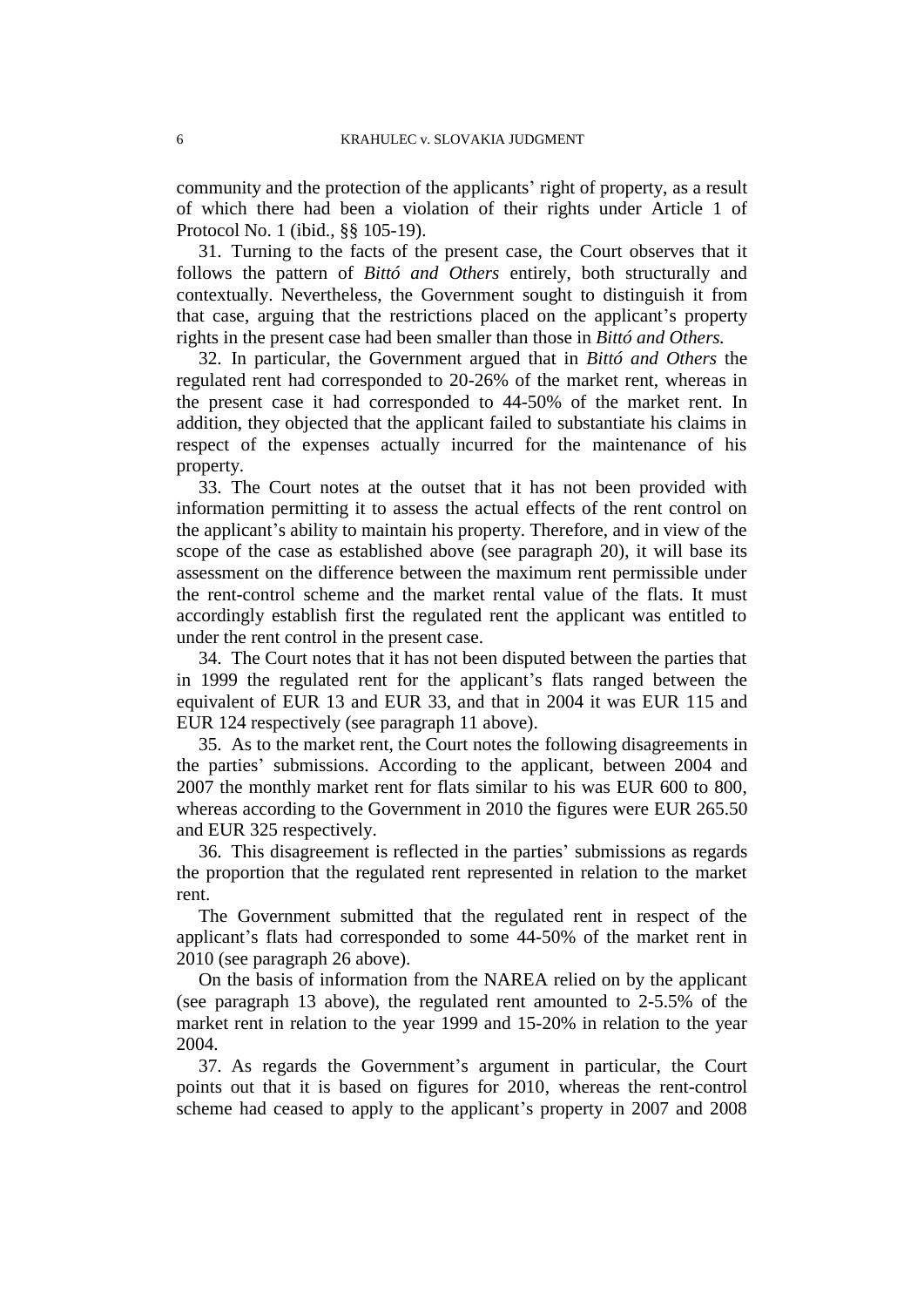(see paragraphs [14](#page-3-1) and [18](#page-4-0) above). Moreover, and more importantly, the Court notes that under the applicable legislation, the level of regulated rent gradually increased over the years (see *Bittó and Others* (merits), cited above, §§ 56-57), which naturally had an impact on the difference between the regulated rent and the market rent.

38. At the same time, the Court observes that the Government made no submissions in respect of the difference between the regulated rent and the market rent in the period preceding the gradual increases in regulated rent, that they submitted nothing to rebut the applicant's claim in that respect, and that there is no indication that the gradual increases in the regulated rent referred to above may serve as a basis for obtaining compensation for use of the property under the rent-control scheme with any retrospective effect.

39. In view of the above, and in so far as the Government's arguments have been substantiated, the Court finds nothing to justify a different conclusion on the merits of the applicant's complaint in the present case than that reached in *Bittó and Others*.

40. The Court thus cannot but conclude that the Slovakian authorities failed to strike the requisite fair balance between the general interests of the community and the protection of the applicant's right of property.

There has accordingly been a violation of Article 1 of Protocol No. 1.

## III. APPLICATION OF ARTICLE 46 OF THE CONVENTION

41. The Court notes that nineteen other applications are currently pending before it concerning similar matters to those obtaining in the present case and that they involve 239 applicants. As in *Bittó and Others* ((merits), cited above, §§ 129-35), and for the same reasons, it considers that further measures should be taken in order to achieve compliance with Article 1 of Protocol No. 1. To prevent future findings of infringements of that provision, the respondent State should introduce, as soon as possible, a specific and clearly regulated compensatory remedy in order to provide genuine effective relief for the breach found.

## IV. APPLICATION OF ARTICLE 41 OF THE CONVENTION

### 42. Article 41 of the Convention provides:

"If the Court finds that there has been a violation of the Convention or the Protocols thereto, and if the internal law of the High Contracting Party concerned allows only partial reparation to be made, the Court shall, if necessary, afford just satisfaction to the injured party."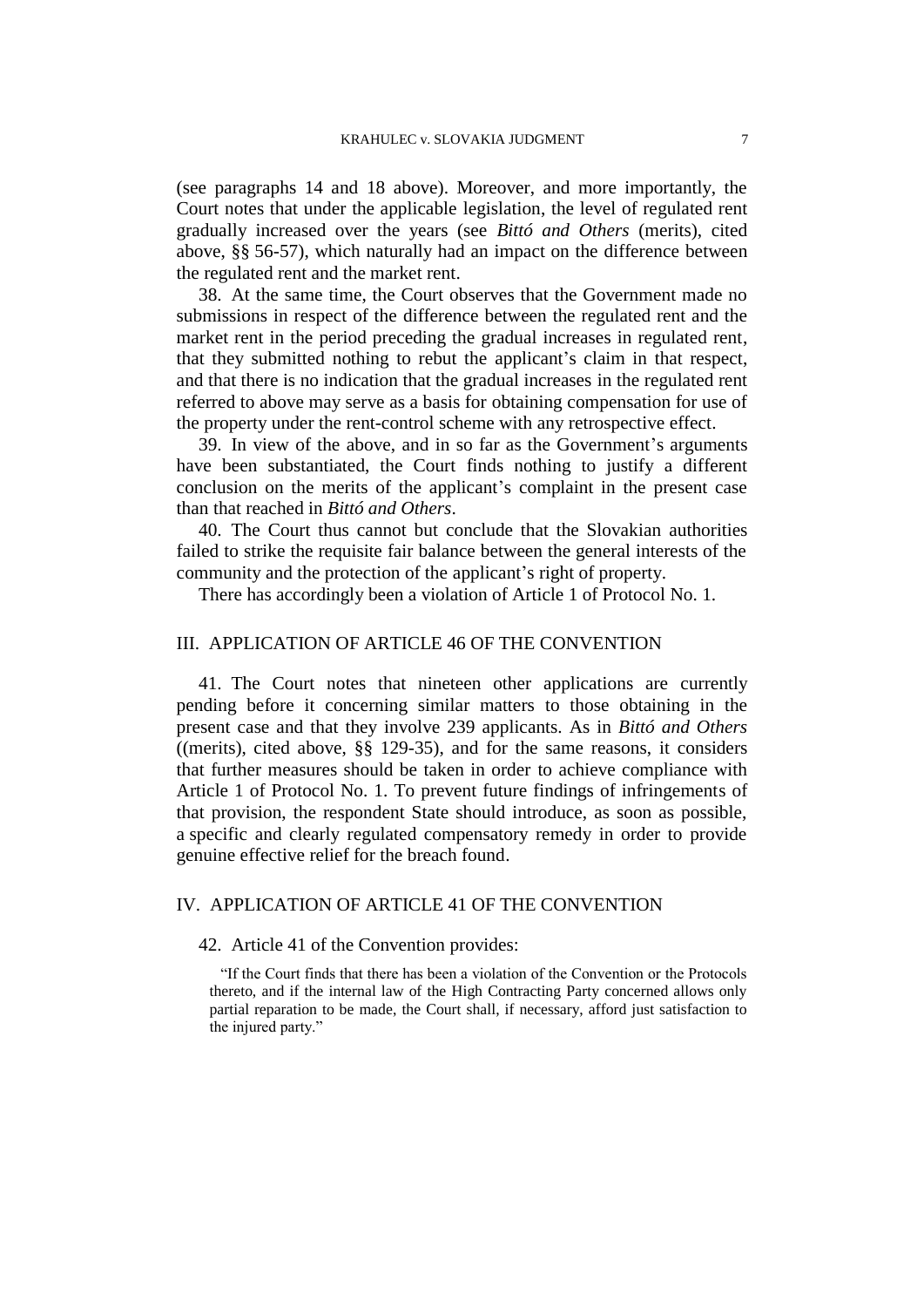## **A. Damage**

43. The applicant claimed EUR 328,000 in respect of pecuniary damage, calculated with reference to the difference between the regulated rent and market rent from 1999 until 2011. In addition, the applicant claimed EUR 25,000 in respect of non-pecuniary damage.

44. The Government challenged the claim in respect of pecuniary damage arguing that, in so far as it was based on the material from the NAREA, it was speculative and in any event excessive, as was the amount in respect of non-pecuniary damage.

45. The Court has summarised the applicable case-law principles and has applied them in relation to claims for compensation in respect of pecuniary and non-pecuniary damage in a context similar to that in the present case in *Bittó and Others* ((just satisfaction), cited above, §§ 20-29).

46. In line with its findings in that case, the Court acknowledges that the applicant must have sustained damage which is to be compensated by an aggregate sum covering all heads of damage. It notes that compensation may only be awarded in respect of the period during which the rent-control scheme applied to the applicant's property.

47. In determining the scope of the award, the Court takes into account all the circumstances, including (i) the purpose and the context of the rent control and the level of the awards in *Bittó and Others*, (ii) the size of the property in question (see paragraph [8](#page-3-4) above), (iii) the duration of the application of the rent-control scheme in respect of it (see paragraph [19](#page-5-1) above) and (iv) its location (see paragraph [7](#page-3-0) above).

48. In sum, the Court finds it appropriate to award EUR 64,800, plus any tax that may be chargeable, to cover all heads of damage.

## **B. Costs and expenses**

49. The applicant claimed EUR 3,580.91 in costs incurred before the Court. This claim consisted of legal fees in the amount of EUR 3,262.23 and fees for a valuation of the market rent for his property in the amount of EUR 318.68. The main part of the claim was supported by an invoice, while the claim for the valuation fees was not supported by any documents.

50. The Government challenged the main part of the claim for being excessive and the remainder for being unsubstantiated

51. According to the Court's case-law, an applicant is entitled to the reimbursement of costs and expenses only in so far as it has been shown that these have been actually and necessarily incurred and are reasonable as to quantum (see *Iatridis v. Greece* (just satisfaction) [GC], no. 31107/96, § 54, ECHR 2000-XI).

52. In the present case, regard being had to the documents in its possession and the above criteria, the Court considers it reasonable to award